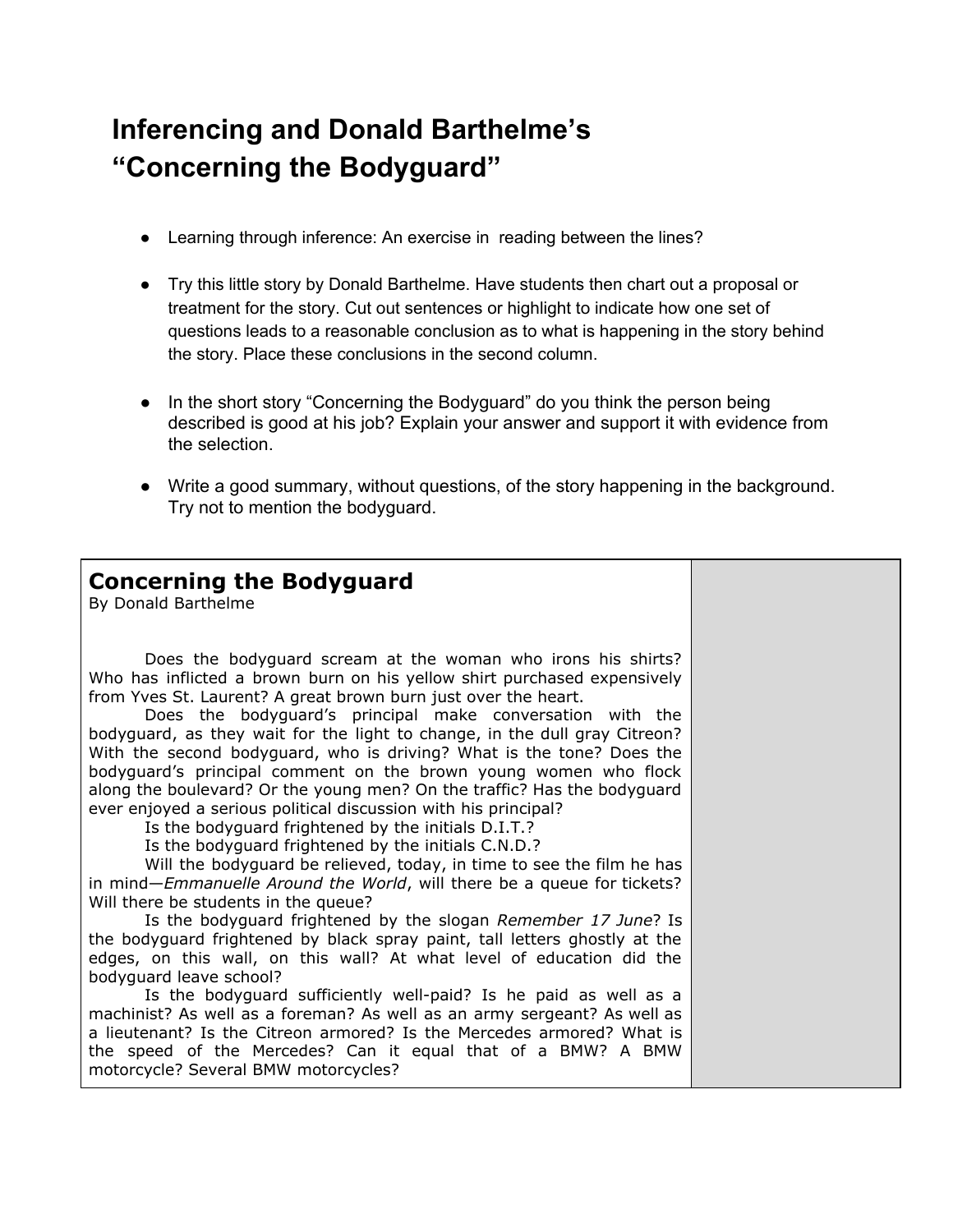Does the bodyguard gauge the importance of his principal in terms of the number of bodyguards he requires? Should there not be other cars leading and following his principal's car, there also filled with bodyguards? Are there sometimes such additional precautions, and does the bodyguard, at these times, feel himself part of an ocean of bodyguards? Is he exalted at these times? Does he wish for even more bodyguards, possibly flanking cars to the right and left and a point car far, far ahead?

After leaving trade school, what sort of enterprises did the bodyguard engage before accepting his present post? Has he ever been in jail? For what sort of offense? Has the bodyguard acquired a fondness for his principal? Is there mutual respect? Is there mutual contempt? When his principal takes tea, is the bodyguard offered tea? Beer? Who pays?

Can the bodyguard adduce instances of professional success?

Had he a previous client?

Is there a new bodyguard in the group of bodyguards? Why?

How much does *pleasing* matter? What services does the bodyguard provide for his principal other than the primary one? Are there services he should not be asked to perform? Is he nevertheless asked from time to time to perform such services? Does he refuse? Can he refuse? Are there, in addition to the bodyguard's agreed-upon compensation, tips? Of what size? On what occasions?

In the restaurant, a good table for his principal and the distinguished gray man with whom he is conferring. Before it (between the two principals and the door), a table for the four bodyguards. What is the quality of the conversation between the two sets of bodyguards? What do they talk about? Soccer, perhaps, Hollans vs. Peru, a match which they have all seen. Do they rehearse the savaging of the Dutch goalkeeper Piet Schrijvers by the bastard Peruvian? Do they discuss Schrijvers's replacement by the brave Jan Jongbloed, and what happened next? Has the bodyguard noted the difference in quality between his suit and that of his principal? Between his shoes and those of his principal?

In every part of the country, large cities and small towns, bottles of champagne have been iced, put away, reserved for a celebration, reserved for a special day. Is the bodyguard aware of this?

Is the bodyguard tired of waking in his small room on the Calle Caspe, smoking a Royale Filtre, then getting out of bed and throwing wide the curtains to discover, again, eight people standing at the bus stop across the street in postures of depression? Is there on the wall of the bodyguard's small room a poster showing Bruce Lee in a white robe with his feet positioned in such-and-such a way, his fingers outstretched in such-such a way? Is there a rosary made of apple beads hanging from a nail? Is there a mirror whose edges have begun to craze and flake, and are there small blurrish Polaroids stuck along the left edge of the mirror, Polaroids of a woman in a dark-blue scarf and two lean children in red pants? Is there a pair of dark-blue trousers plus a long-sleeved white shirt (worn once already) hanging in the dark-brown wardrobe? Is there a colr foldout of a naked young woman torn from the magazine VIR taped inside the wardrobe door? Is there a bottle of Long John Scotch atop the cheese-colored mini refrigerator? Two-burner hotplate? Dull-green ceramic pot on the windowsill containing an unhealthy plant? A copy of *Explication du Tai Chi*, by Bruce Tegner? Does the bodyguard read the newspaper of his principal's party? Is he persuaded by what he reads there? Does the bodyguard know which of the great blocs his country aligned itself with